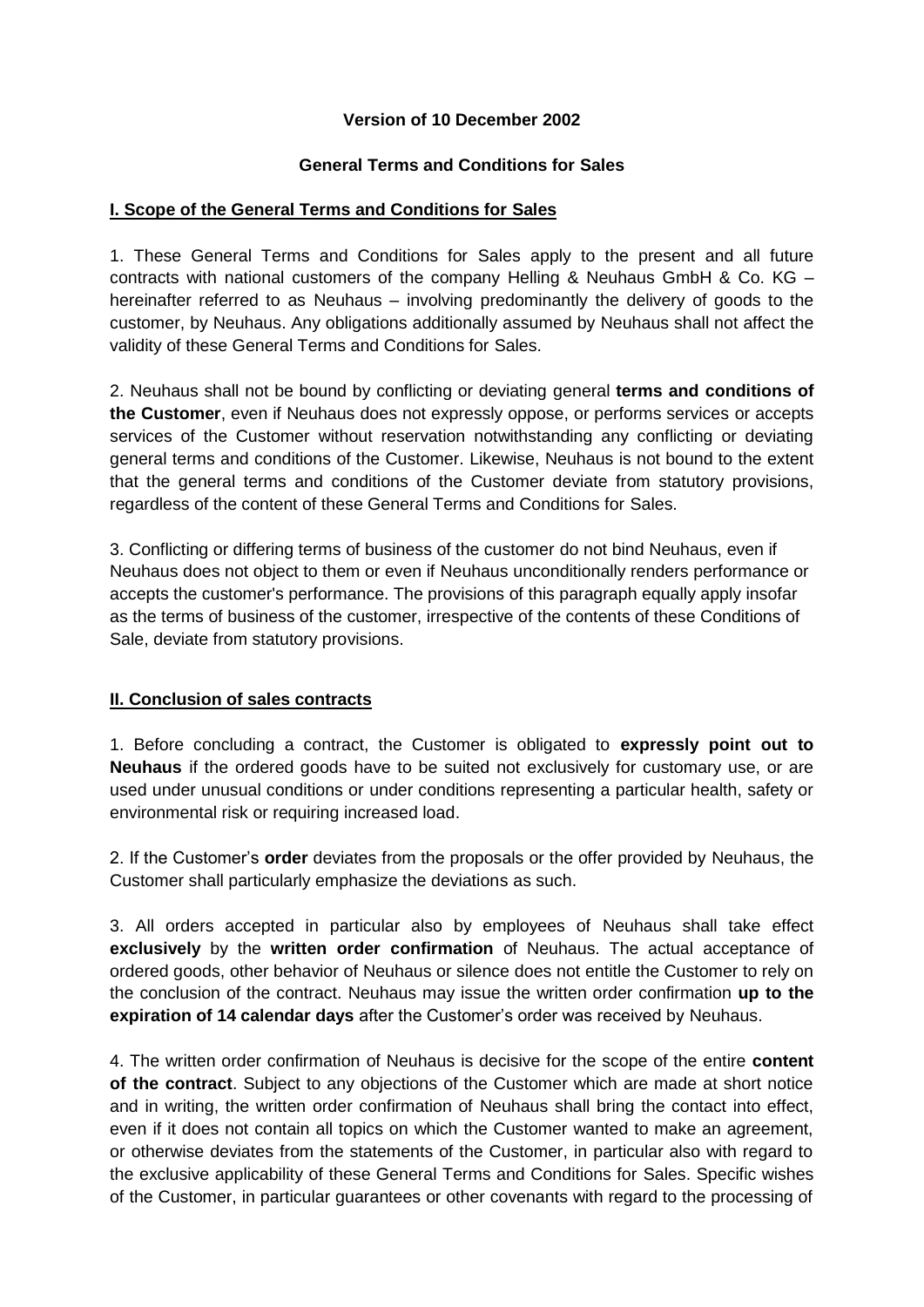the ordered goods or the performance of the contract therefore require express written confirmation in each case.

5. The **employees** of Neuhaus s well as the commercial agents and other sales agents are not authorized to refrain from the requirement of the written order confirmation, or to enter into commitments with a deviating content, or to declare guarantees. **Modifications** of the concluded contract shall also require a written confirmation of Neuhaus.

## **III. Obligations of Neuhaus**

1. Neuhaus must deliver the goods specified in the written acknowledgement of the order and transfer the property in the goods. Neuhaus is not obliged to perform obligations not stated in the written acknowledgment of the order by Neuhaus or in these Conditions of Sale, in particular Neuhaus is under no obligation to establish compatibility with services or products of other contractors, to supply documents, to furnish information or to deliver accessories not explicitly agreed upon in writing, to install additional safety devices, to carry out assemblies or to advise the customer.

2. Third parties not involved in the conclusion of the contract, in particular the customer's clients, are not entitled to request delivery to be made to them or to bring any other contractual claim against Neuhaus. The customer's responsibility to take delivery continues to exist even if he assigns rights to third parties.

3. Neuhaus undertakes to deliver goods of average kind and quality taking account of the tolerances customary in trade concerning the kind, quantity and quality. Neuhaus is entitled to make part deliveries and to invoice them separately. If the goods cannot be delivered in the condition offered at the time of the formation of the contract because technical improvements to goods of series production were made, Neuhaus is entitled to deliver the goods with the technical improvements.

4. Agreed **delivery time periods** or **delivery dates** are subject to the customer's procuring any required documents, releases, permits, approvals, licences or any other authorizations or consents in sufficient time, opening letters of credit and/or making down-payments as agreed and performing all other obligations incumbent upon him properly and in good time. Moreover, agreed delivery time periods begin on the date of the written acknowledgement of the order by Neuhaus. Neuhaus is entitled to deliver earlier than at the agreed delivery time.

5. Neuhaus is entitled to perform contractual obligations **after the scheduled date**, if the Customer is informed about the delay and a period for subsequent performance is notified to the Customer, unless subsequent performance is unacceptable to the Customer, or the Customer refuses the offer of subsequent performance within a reasonable period. In case of subsequent performance, Neuhaus shall refund the additional expenses of the Customer which are demonstrably necessary due to the delay, to the extent that Neuhaus is liable for damages according to the provisions of Section VII.

6: **Risks as to price and performance** even in relation to goods which are not clearly identifiable to the contract and without it being necessary for Neuhaus to give notice, pass to the customer at the latest as soon as the loading of the goods has begun or as soon as the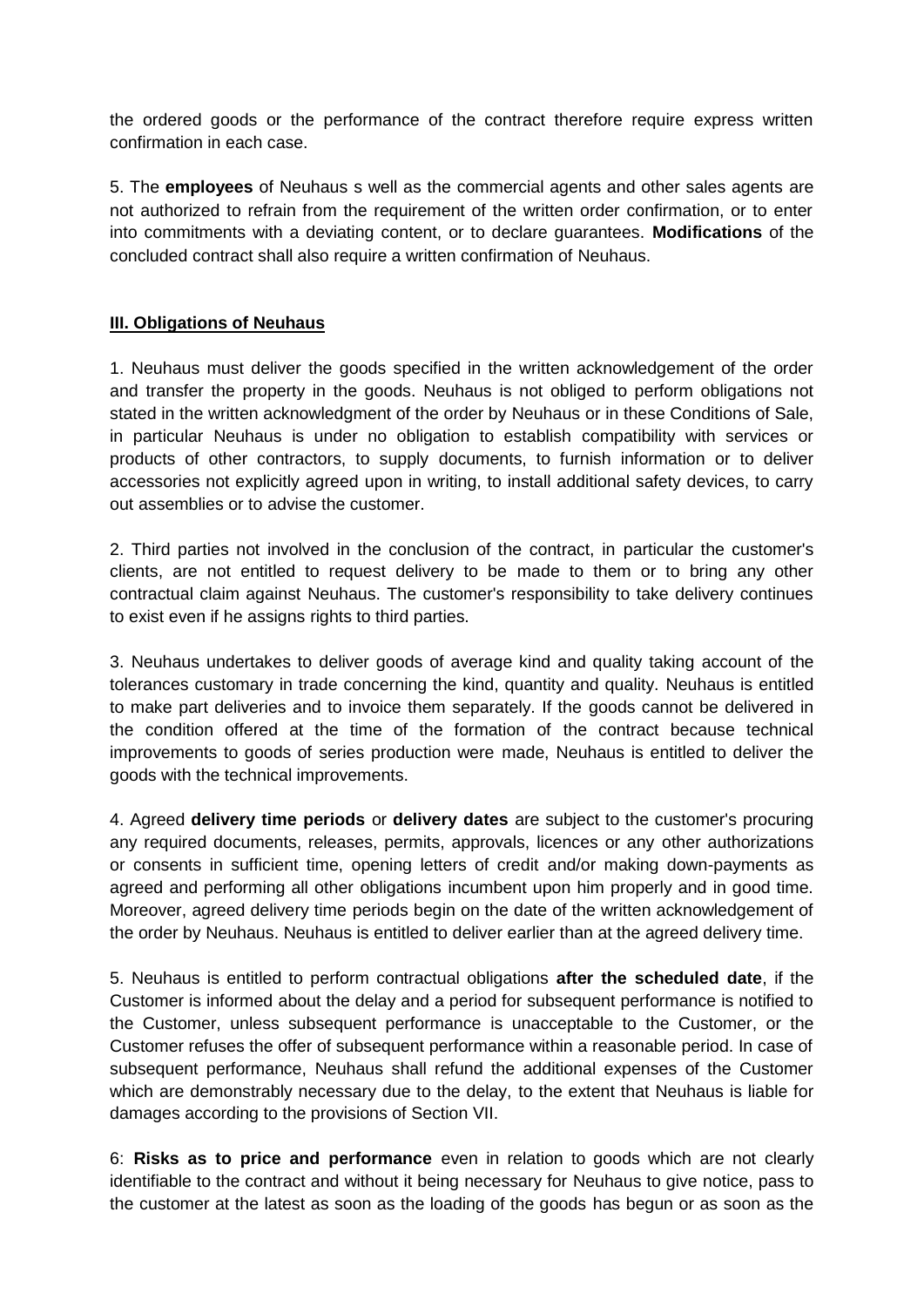customer does not take delivery in accordance with the contract or title to the goods has passed to the customer. The **loading of the goods** is part of the customer`s obligations. The agreement of other Incoterms or of clauses such as "delivery free......." or similar ones merely involve a variation of the provisions as to the transportation and the transportation costs; besides that, the provisions laid down in these Conditions of Sale remain applicable.

7. Neuhaus is not obligated to take back **packaging material** (transport, sales or other packaging) from the Customer. Notwithstanding any legal provisions, the Customer shall reuse, recycle or otherwise dispose of the packaging as prescribed otherwise at its own expense. The provision above shall apply regardless of whether the packaging is charged separately to the Customer or not.

8. Without waving any further statutory rights, Neuhaus is entitled to the **defense of uncertainty** according to § 321 of the German Civil Code (BGB) in particular if the Customer insufficiently performs its obligations to Neuhaus or third parties, or is slow to pay, or the limit set by a credit insurer is exceeded or will be exceeded with the forthcoming delivery. Instead of the defense, Neuhaus may make future works – including already confirmed works – dependent on prepayment. Neuhaus is not obligated to continue with its services as long as services provided by the Customer to avoid the defense do not offer sufficient security or may be subject to appeal.

## **IV. Price and payment**

1. Notwithstanding any further obligations to secure or prepare payments, the compensation shall be **due for payment** upon the issue of the invoice. Periods granted for payment will cease to apply and receivables will be immediately due for payment if the opening of insolvency proceedings on the Customer's assets is applied for, if the Customer fails to meet material obligations owed to Neuhaus or third parties without a justified cause, or if the Customer has provided inaccurate information on its creditworthiness.

2. The agreed-on price shall cover the services to be rendered by Neuhaus, excluding packaging. In addition, the customer shall pay the applicable VAT, which is to be calculated separately.

3. Covenants for **cash discounts** must be shown in each individual case in the written order confirmation of Neuhaus, and shall apply only under the condition of timely and full payment.

4. The **payments** shall be transferred in EUROS without deduction and free of charge through the banking institution designated by Neuhaus. **Timeliness** of the payment depends on the time when the amount is credited to the bank account without reservation.

5. Neuhaus may **set off** incoming payments at its own discretion against the accounts receivable from the Customer by virtue of its own or assigned rights at the time of payment.

6. Rights of the Customer to **set-off** against the claims of Neuhaus are excluded, unless the counterclaim is founded in the Customer's own right and has either been legally established by a court or is due and undisputed or has been accepted by Neuhaus in writing.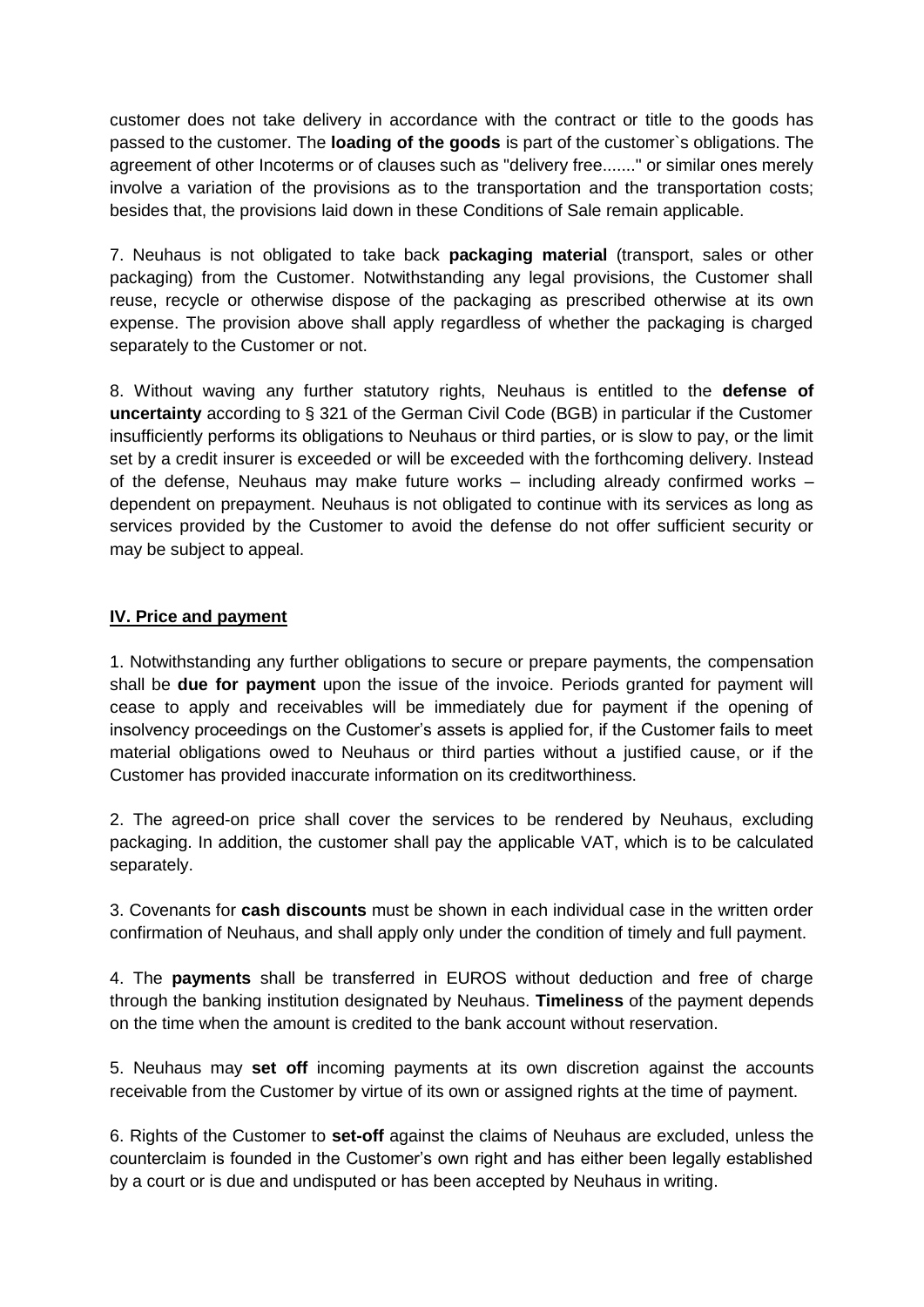7. Rights of the Customer to **withhold** the payment or to raise defenses are excluded, unless Neuhaus has materially violated obligations which are due to and arising from the same contractual relationship in spite of a written warning, and has not offered appropriate security.

# **V. Warranty**

1. Without waiving the statutory exclusions or restrictions of responsibility of Neuhaus, the goods are considered to have a **material defect** if they deviate significantly from the kind, quantity or quality agreed in the written order confirmation, taking into account the provisions in Section III., or in the absence of agreed quality, if they deviate significantly from the quality customary in Rietberg, or if it is obvious that they are not suitable for the use which is customary in Rietberg. Changes in design, construction or material which reflect technical improvements do not constitute a lack of conformity with the contract. Second-hand goods are delivered without any liability for their conformity.

2. Unless expressly provided otherwise in the written order confirmation, Neuhaus is in particular **not responsible** to ensure that the goods are suitable for any use other than the customary use, or that they fulfill any further requirements of the Customer. Neuhaus is not liable for material defects arising after the time when the risk has passed. To the extent that the customer, either himself or through third parties, initiates the removal of non-conformities without the prior consent of Neuhaus in writing. Neuhaus will be released from his liability.

3. Also in case of follow-up business, **guarantees** or covenants requested by the Customer always have to be specifically shown in the written order confirmation. In particular keywordstyle descriptions, reference to generally accepted standards and DIN standards, the use of trademarks or quality marks, or the submission of specimen or samples do not by themselves constitute the assumption of a guarantee or covenant. The employees of Neuhaus, commercial agents or other sales intermediaries are not authorized to are not entitled to grant guarantees or covenants or to make statements on special applications or on the economic viability of the goods.

4. The Customer shall **immediately** inspect each individual consignment in every respect for visible and typical quality, quantity and other kinds of deviations. Upon their **acceptance**, the goods are considered approved. The installation or any other use of the goods are considered acceptance. **Notices of defects** have to be made directly to Neuhaus immediately in writing and exactly stating their type and extent. The employees of Neuhaus, commercial agents or other sales intermediaries are not entitled to accept notices of defects or issue warranty-related statements.

5. In case of justified complaints, the Customer may request **subsequent performance** from Neuhaus in accordance with the statutory provisions within a reasonable period after notification of a defect. Neuhaus is not obligated to pay the expenses incurred for subsequent performance, if they are increased because of relocation or other modifications of the goods made after the notice of defects was sent. In case that subsequent performance definitely fails, is impossible or is not performed within a reasonable time, the Customer is entitled according to the statutory provisions to **reduce** the compensation or **withdraw** from the contract after setting a period and notice of refusal within a preclusion period of four weeks after expiry of the deadline. Notwithstanding the Customer's legal remedies, Neuhaus is always entitled to, as in accordance to Section III.-5, improve or replace faulty goods.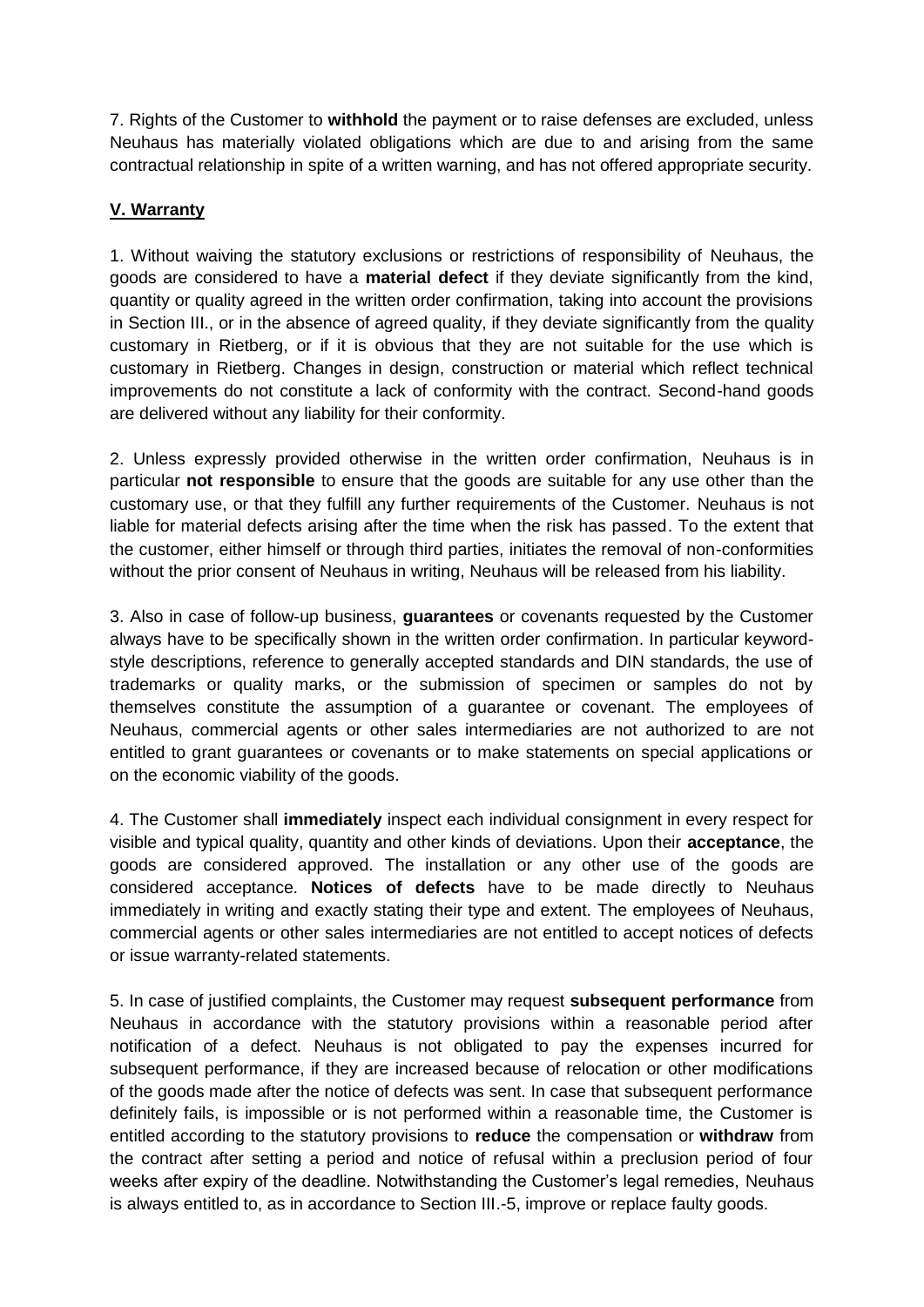6. Subject to any written confirmed covenants to the contrary, and subject to fraudulent concealment by Neuhaus, the Customer does **not have any further claims** for defects. Claims for damages according to the provisions in Section VII. which are established by operation of law remain unaffected thereof.

7. Any claims of the Customer based on defects shall **fall under the statute of limitations** one year after commencement of the respective statutory limitation period. Claims for damages based on intent remain unaffected thereof.

## **VI. Withdrawal**

1. In addition to the provision in Section VI., the **Customer is entitled** to withdraw from the contract, taking into account the relevant statutory provisions, if the services owed by Neuhaus have become impossible, Neuhaus is in delay with the performance of contractual principal obligations, or has otherwise breached duties established by this contract and Neuhaus is responsible for the delay or breach of duties according to Section VII.-1.-c). In order for a delay to be considered to exist, it is always necessary without waiving any further statutory requirements also in case of a specified delivery timeframe, to submit a separate written request directly to Neuhaus after the due date, to perform the service within a reasonable time.

2. Without waiving any further statutory rights, **Neuhaus is entitled** to withdraw from the contract without compensation if the Customer objects to the application of these Terms and Conditions for Sales, if the opening of insolvency proceedings on the Customer's assets is applied for, if the Customer fails to fulfill material obligations owed to Neuhaus or third parties without stating a justifying cause, if the Customer provides inaccurate information on its creditworthiness, if Neuhaus without fault is not delivered itself properly or in due time, or if Neuhaus is no longer able to perform its service obligations for other causes with means which are acceptable taking into account its own interests and the justified interests of the Customer, which can be identified upon conclusion of the contract, and in particular the agreed consideration.

#### **VII. Damages**

1. Except for the liability under the Product Liability Act for damages resulting from the culpably injury of the life, body or health, **Neuhaus is obligated to pay damages** within the scope of this contract and outside the contract without waiving the statutory requirements only in accordance with the provisions below. The following provisions shall also apply if any warranty obligations are violated and in case of default:

a) The Customer is primarily obligated in accordance with the provisions in Section III. to accept an offer for subsequent performance, and in accordance with the provisions in Section V and VI. to accept the **warranty-related remedies**, and may claim damages only for remaining disadvantages, but in no case instead of other legal remedies.

b) Neuhaus shall be liable only in case of culpable **breach** of material obligations and in case of intentional or grossly negligent breach of other **duties** owed to the Customer.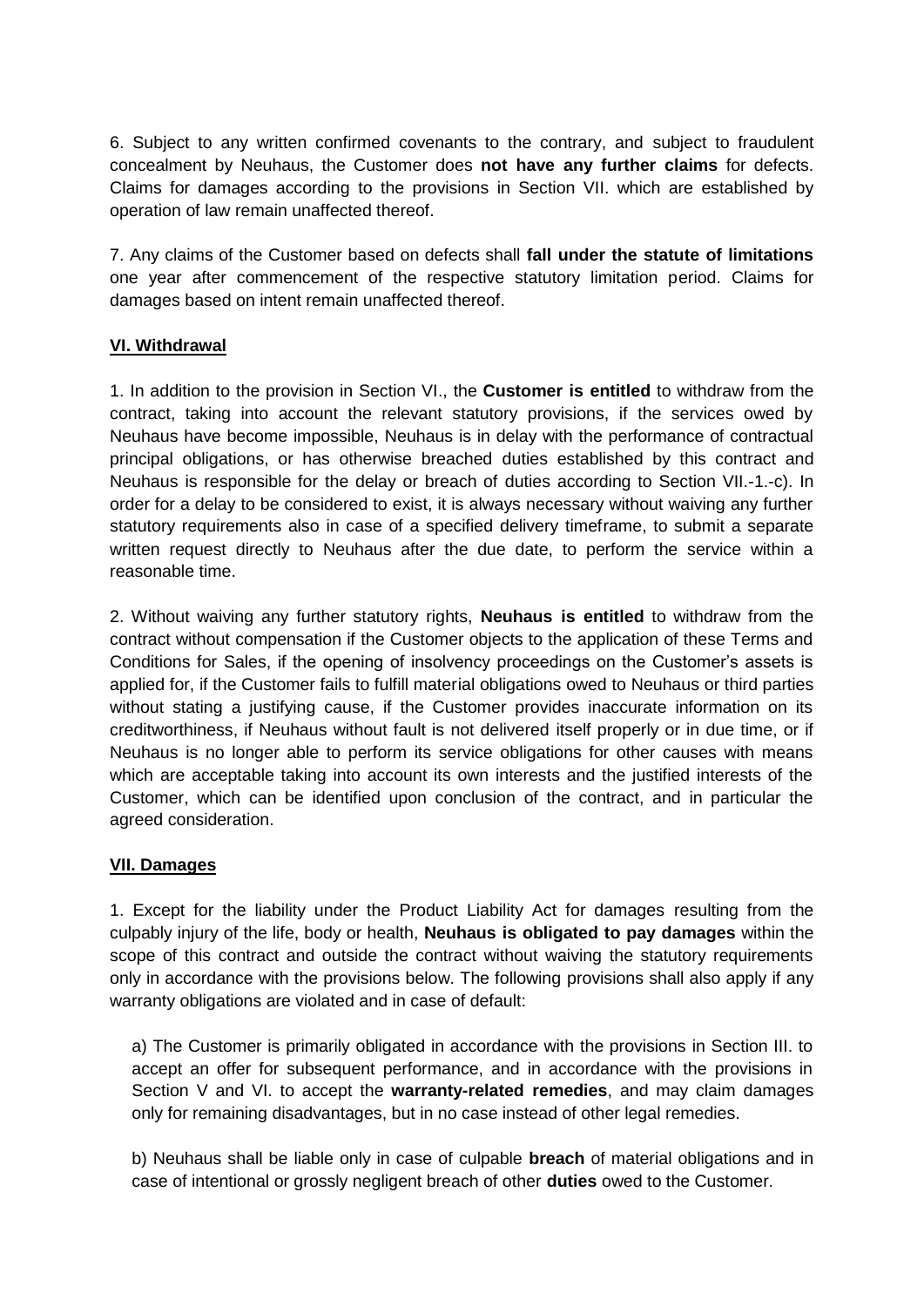c) In case of liability, and taking into account the limits according to letter d), Neuhaus shall replace the proven **loss** of the Customer to the extent in which the loss was **foreseeable** for Neuhaus as a consequence of the breach of duty upon conclusion of the contract with regard to the occurrence and amount of the loss and could not have been avoided by the Customer. The Customer shall **inform** Neuhaus in writing before contract conclusion on any particular risks, risks of atypical losses and unusual amounts of loss.

d) **Neuhaus will not assume liability** for lost profit and non-material adverse effects. Apart from that, the **amount of compensation** based on default shall be limited to 0.5% for each completed week of default and a maximum of 5%, and based on other breaches of duty to 200% of the value of the services. This paragraph shall not apply to gross culpability of the bodies or executives.

e) Notwithstanding compliance with the statutory provisions and the provisions set forth in these Terms and Conditions for Sales, the Customer may only claim **compensation instead of performance** after having threatened Neuhaus with the refusal of accepting performance, and in the absence of performance having definitely refused performance to Neuhaus within a reasonable time after the threat of refusing acceptance.

f) The **limitation period** for contractual claims shall also apply to extra-contractual claims of the Customer against Neuhaus competing with contractual claims. Provided that Neuhaus is not liable on account of intent or the Customer's claim has not fallen under the statute of limitations before, taking legal action for damages is subject to a **preclusion period of 6 months**, commencing with the refusal of the payment of damages.

g) The provisions above on the liability of Neuhaus shall also apply to statutory claims of the Customer for compensation of **wasted expenses** and for the **personal liability** of the employees, workers, staff, representatives and vicarious agents of Neuhaus.

2. Notwithstanding any further statutory or contractual claims of Neuhaus, the **Customer** is **obligated to pay damages** to Neuhaus as follows:

a) In case of **delayed receipt of payment**, the Customer shall reimburse the legal costs of judicial and extra-judicial litigation as well as interest of 8% above the base rate of the European Central Bank.

b) Subject to the Customer's proof that no damage or only considerably less damage was suffered, Neuhaus shall be entitled in case of **delayed acceptance** or in the case of a release order for delivery which was agreed upon but not made by the Customer after setting a reasonable grace period, to claim **damages at a flat rate** of 15% of the respective delivery amount without proof.

#### **VIII. Retention of title**

1. The goods delivered shall remain the **property of Neuhaus** until any and all principal and subsidiary claims of Neuhaus against the customer, present or future, and arising for any given legal reason, have been settled in full. For current invoices, the retention of title shall secure the balance owed by the customer.

2. While the retention of title is in force, the customer shall facilitate **access** to the retained goods to Neuhaus staff at all times during ordinary working hours. The customer shall **insure**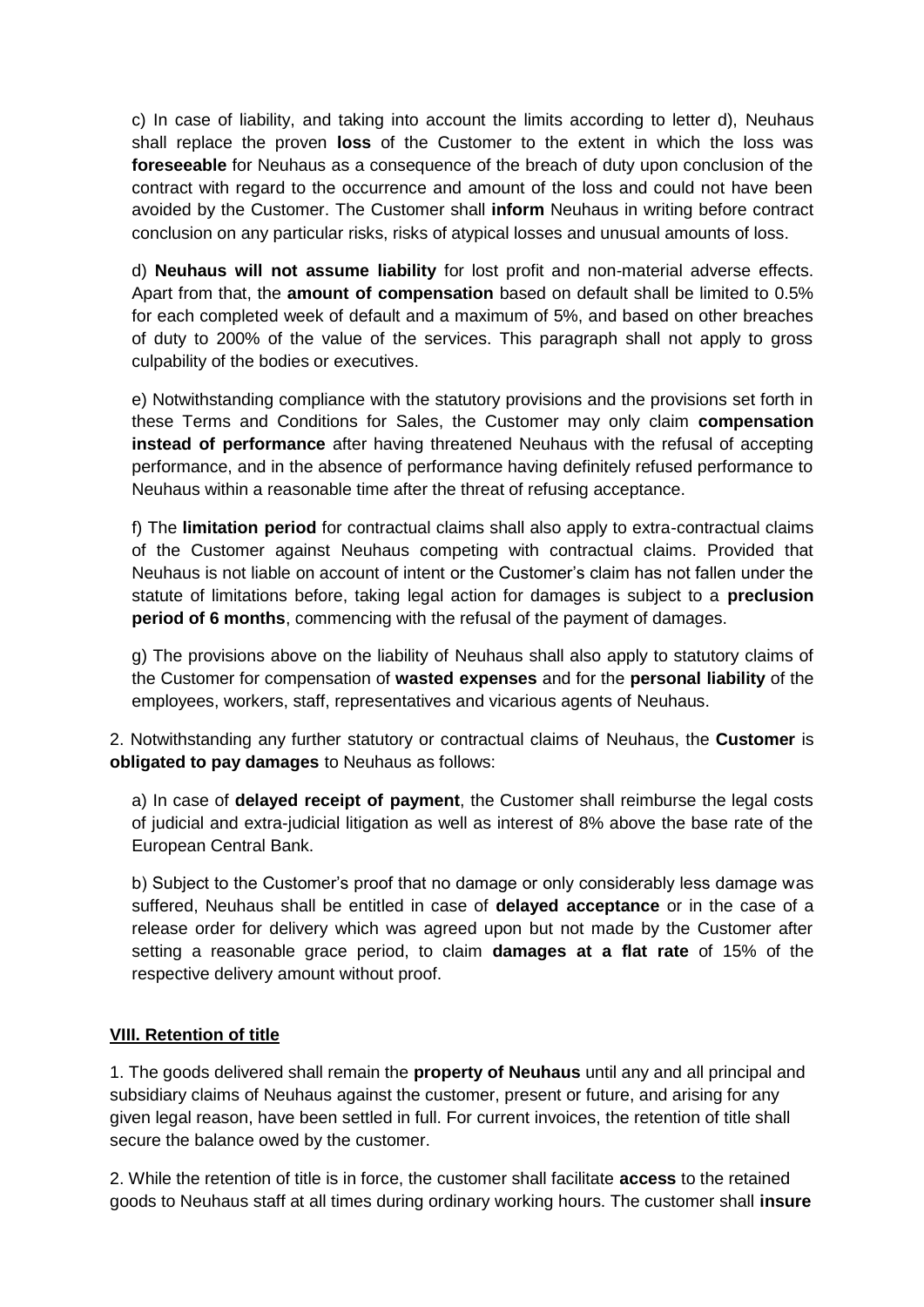the retained goods against theft, damage and destruction and, at Neuhaus's request, store the goods separately or isolate them in an appropriate manner, clearly **label** them as property of Neuhaus and take any required measures associated with **comprehensively guaranteeing the retention of title**. As a precaution, the customer hereby assigns any and all claims accrued against the insurance in full and irrevocably to Neuhaus; Neuhaus hereby accepts the assignment.

3. While the retention of title is in force, the customer shall **notify** Neuhaus in writing immediately should a third party assert any claims or rights to the retained goods or any claims assigned to Neuhaus in accordance with the regulations pertinent to the retention of title. The customer shall furthermore support Neuhaus in pursuing their interests without consideration. Should a **third party** acquire any rights to the retained goods while the retention of title is in force, any claims of the customer against the third party including any pertinent rights are hereby irrevocably assigned to Neuhaus as a security measure; Neuhaus hereby accepts the assignment.

4. The customer may only **sell** the retained goods within the scope of ordinary business and provided they are not in arrears with their payments. The customer shall not be entitled to any other dispositions (e.g. transfers for security purposes or pledges). As a security measure, the customer shall assign any and all **claims against their buyer** arising from selling the retained goods to Neuhaus in full and irrevocably, including any subsidiary rights. Should the customer include any claims arising from selling the retained goods in a **current account relationship** with the buyer, they shall assign any current account receivables after balancing to Neuhaus in full and irrevocably as a security measure; Neuhaus hereby accepts the assignments.

5. The Customer remains entitled to **collect** the claims assigned to Neuhaus on **a trust basis** on behalf of Neuhaus, provided that it is not in delay with its payments. The Customer is not entitled to assign the claims to third parties. The Customer shall record any incoming payments separately and immediately pass them on to Neuhaus until the secured claims of Neuhaus are fully satisfied. If payment is effected by transfer to the Customer's credit institution, the Customer herewith irrevocably assigns the claims it is entitled to against its credit institution to Neuhaus. If the Customer receives **bills of exchange** to settle the claims against third parties, it herewith irrevocably assigns the claims it is entitled to against its credit institution in case of discounting the bill of exchange to Neuhaus.

6. Neuhaus shall **handle and process** the goods as manufacturer within the meaning of Article 950 of the German Civil Code [*Bundesgesetzbuch, BGB*] without incurring any obligation on the part of Neuhaus. Should the goods delivered be **mixed, blended or connected** in a way that legally terminates the ownership of Neuhaus, the customer hereby transfers their right of full or partial ownership to the new item to Neuhaus in advance and shall store the item in question for Neuhaus without consideration and on a trust basis.

7. If necessary, the customer shall consult with Neuhaus as to what extent the goods are still subject to a retention of title. Neuhaus shall not be required to quantify the extent of the retention of title upon payment without being requested to do so. Should the customer still be in possession of any retained goods not yet paid for in full, Neuhaus shall **release goods** upon the customer's request, provided the invoice amount for the goods exceeds the amount of the open claims by over 20% and provided there are no outstanding preferential rights to the goods in favour of Neuhaus. This shall apply if claims against third parties have replaced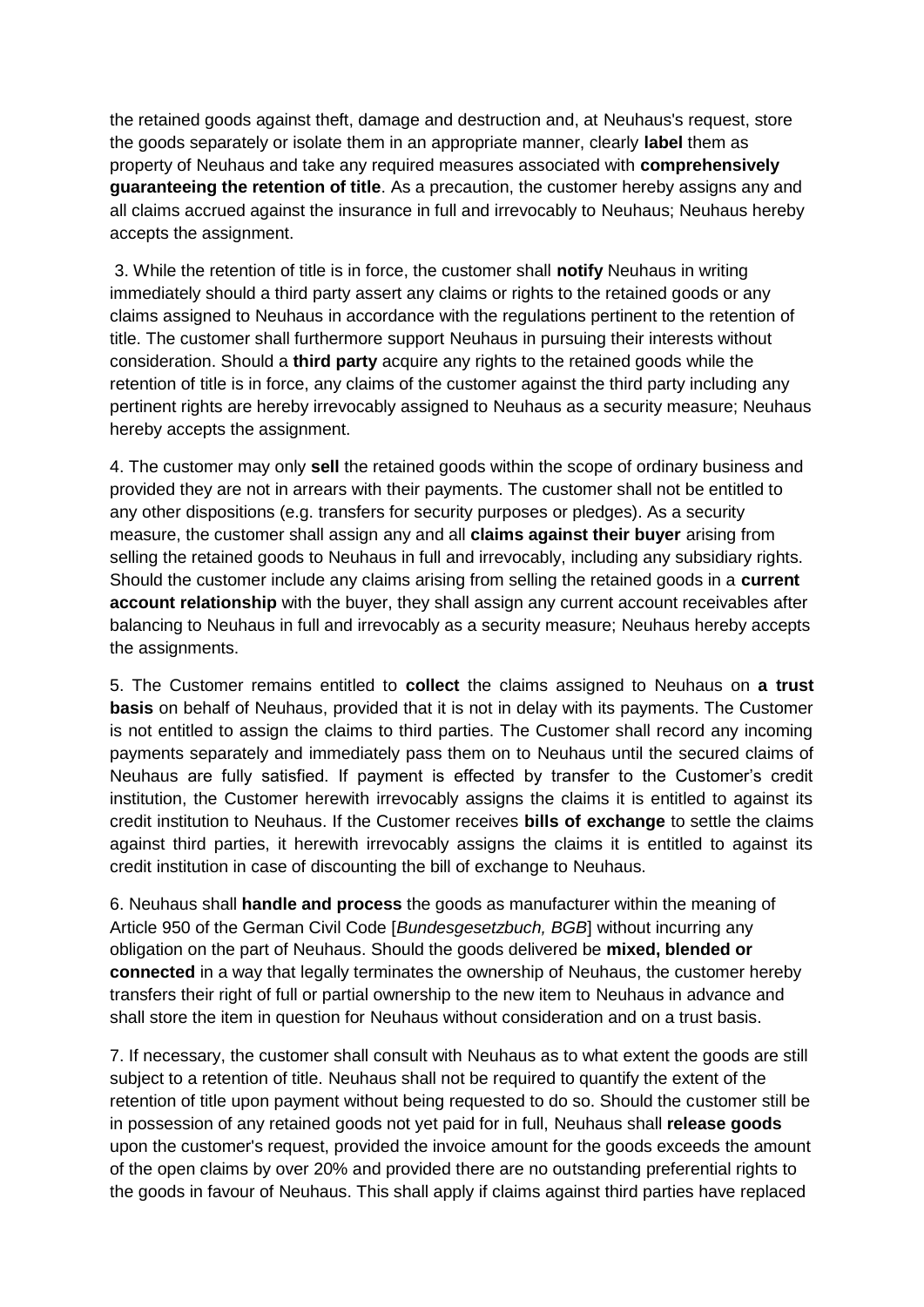the retained goods and provided these claims are asserted by Neuhaus on their own behalf. Furthermore, Neuhaus shall release securities upon the customer's request, provided the market price of the securities exceeds the value of the secured receivables by more than 50% plus the VAT applicable for the utilization.

8. If any not fully paid under retention goods are still in the custody of the Customer and the opening of insolvency proceedings on the Customer's assets is applied for, or the Customer fails to fulfill its obligations owed to Neuhaus or third parties without stating a justifying cause, Neuhaus may **revoke the Customer's right to ownership** and demand the surrender of the goods without cancellation of the contract. Neuhaus is not entitled to demand surrender if the insolvency administrator decides to perform the contract and the price of the goods have been paid.

9. In case of withdrawal from the contract, in particular for delayed payment of the Customer, Neuhaus is entitled to **sell** the goods **in the open market** and satisfy its claims from the proceeds. Notwithstanding any other rights which Neuhaus is entitled to, the Customer is obligated to reimburse Neuhaus for the **expenses** of contract conclusion, for contract execution so far and dissolution of the contract, as well as the costs for the return of the goods, and pay a **user charge** of 1% of the value of the goods for each commenced month since the risk has passed.

## **IX. Other provisions**

1. To comply with the **written form**, it is neither required to sign documents with one's own name nor with an electronic signature. Notifications by telex or e-mail comply with the written form as well as other forms of text, without it being required that the end of the statement is particularly identified as such.

2. Neuhaus shall **process the data** about the Customer obtained in connection with the business relationship as defined in the Federal Data Protection Act.

3. Without Neuhaus waiving any further rights, the Customer shall indemnify Neuhaus without restriction against all claims of third parties which are asserted against Neuhaus on the basis of **product liability** or other provisions, to the extent that the liability is based on circumstances which are established by the Customer or other third parties without the express written consent of Neuhaus, such as the presentation of the product. The exemption shall also include in particular the compensation of expenses incurred by Neuhaus, and shall be assured by the Customer waiving further preconditions or other defenses, in particular waiving compliance with monitoring and recall obligations, and waiving the defense of limitation.

4. Neuhaus reserves all property rights, copyrights, other industrial property rights and rights arising from know-how in any illustrations, drawings, calculations or other **documents** provided by Neuhaus in physical or electronic form as well as software. They shall be kept secret from third parties and must be used exclusively for the performance of the respective contract.

5. Notwithstanding any further statutory provisions, the suspension of the **limitation period** shall also end if the negotiations triggering the suspension are not continued for more than